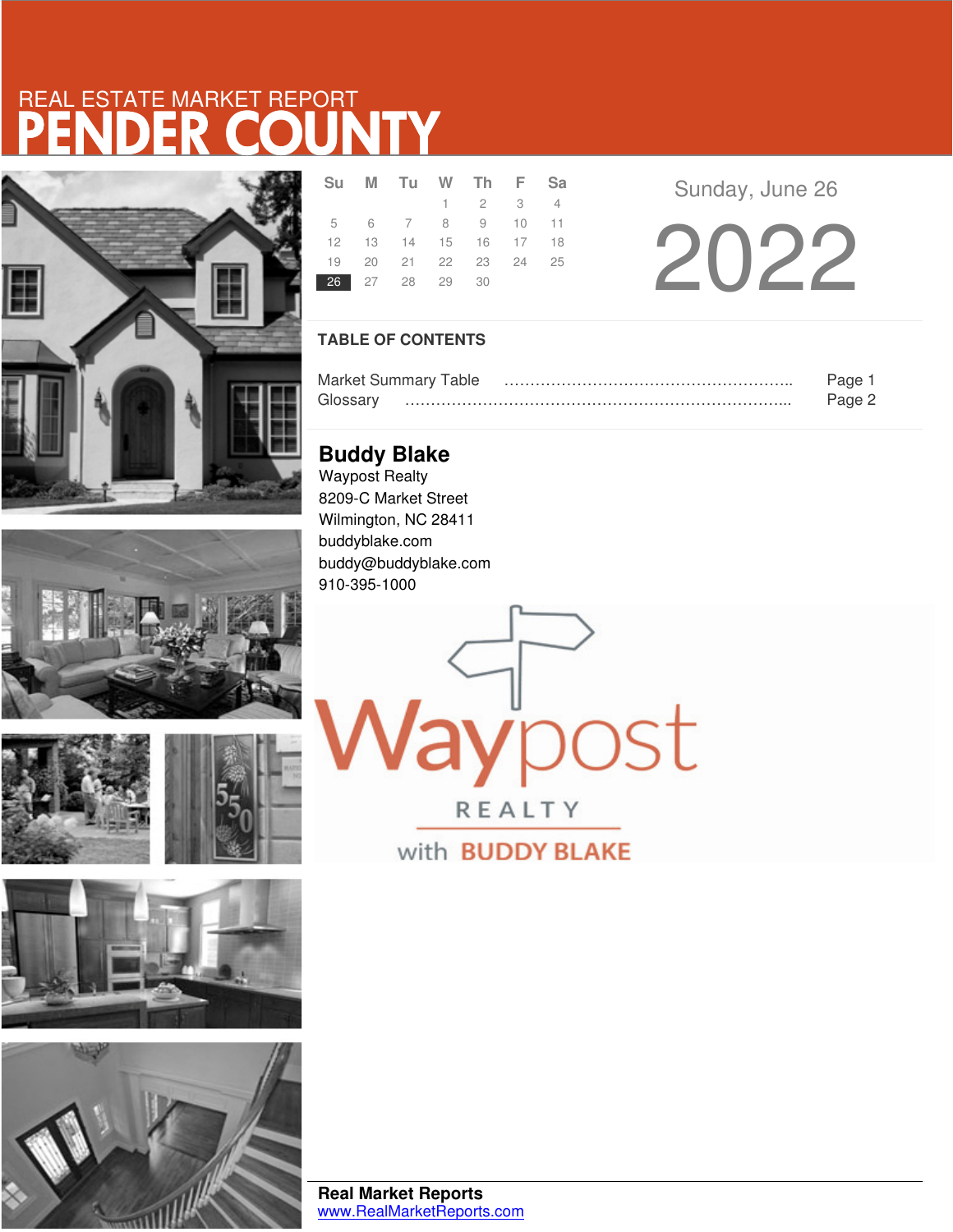# PENDER COUNTY REAL ESTATE MARKET REPORT

## Sunday, June 26, 2022

## Buddy Blake

buddy@buddyblake.com Waypost Realty 910-395-1000

| <b>MARKET SUMMARY TABLE</b>                                                                         |                    |                 |                       |                     | <b>162 PENDING [2]</b>    |                                       |                                              |                  |                  |        |                     | 68 OFF-MARKET (last 6 mos) <sup>[3]</sup> |                         | <b>ABSORPTION RATE</b><br>(months of inventory) |                      |      |
|-----------------------------------------------------------------------------------------------------|--------------------|-----------------|-----------------------|---------------------|---------------------------|---------------------------------------|----------------------------------------------|------------------|------------------|--------|---------------------|-------------------------------------------|-------------------------|-------------------------------------------------|----------------------|------|
| $A = Average Value$<br>$M = Median Value$<br>$N/A = Not Available$                                  |                    |                 | <b>182 ACTIVE [1]</b> |                     |                           |                                       | <b>735</b> SOLD/CLOSED (last 6 months) $[4]$ |                  |                  |        |                     |                                           |                         |                                                 |                      |      |
|                                                                                                     | <b>Price Range</b> | <b>Num</b>      |                       | <b>Days</b>         | <b>Current</b>            | <b>Num</b>                            | Pend                                         | <b>Num</b>       | <b>Num</b>       |        | <b>Days</b>         | <b>Original</b>                           | <b>Final</b>            | Sold/                                           | List-                | Est. |
| Low                                                                                                 | <b>High</b>        |                 |                       | on<br><b>Market</b> | List<br><b>Price</b>      | #                                     | Ratio                                        | $\#$             | #                |        | on<br><b>Market</b> | List<br><b>Price</b>                      | List<br><b>Price</b>    | <b>Closed</b><br><b>Price</b>                   | <b>Sale</b><br>Ratio | Mos. |
| \$0                                                                                                 | \$199,999          | 3               | Α                     | 90<br>114           | \$118,267                 | 1                                     | 25%                                          | 5                | 30               | Α      | 46<br>25            | \$156,693<br>164,950                      | \$150,697<br>160,000    | \$138,287<br>149,950                            | 92%<br>94%           | 0.6  |
|                                                                                                     |                    |                 | Μ<br>Α                | 57                  | 79,900<br>\$<br>\$342,098 |                                       |                                              |                  |                  | M<br>Α | 23                  | \$<br>\$ 320,529                          | \$<br>\$321,151         | \$<br>\$<br>324,947 101%                        |                      |      |
| \$200,000                                                                                           | \$399,999          | 21              | M                     | 23                  | \$360,000                 | 53                                    | 72%                                          | 11               | 289              | M      | 5                   | \$325,000                                 | \$ 325,990              | 330,780 101%<br>\$                              |                      | 0.4  |
| \$400,000                                                                                           | \$599,999          | 81              | Α                     | 31                  | 499,801<br>\$             | 83                                    | 51%                                          | 17               | 268              | Α      | 24                  | \$<br>471,685                             | \$471,669               | \$<br>476,767 101%                              |                      | 1.8  |
|                                                                                                     |                    |                 | M                     | 24                  | 494,990<br>\$             |                                       |                                              |                  |                  | M      | 4                   | 464,950<br>\$                             | \$464,950               | 469,598 101%<br>\$                              |                      |      |
| \$600,000                                                                                           | \$799,999          | 30              | Α                     | 37                  | \$695,530                 | 10                                    | 25%                                          | 13               | 71               | A      | 39                  | \$ 685,359                                | \$682,219               | \$ 684,945 100%                                 |                      | 2.5  |
|                                                                                                     |                    |                 | M                     | 22                  | \$679,450                 |                                       |                                              |                  |                  | M      | $\overline{7}$      | \$ 679,475                                | \$679,475               | \$ 685,000 101%                                 |                      |      |
| \$800,000                                                                                           | \$999,999          | 13              | Α                     | 74<br>20            | \$915,050<br>\$925,000    | 7                                     | 35%                                          | 8                | 35               | Α      | 40<br>8             | 907,751<br>\$<br>\$ 879,900               | \$900,134<br>\$ 879,900 | \$891,120<br>\$ 880,000                         | 99%<br>100%          | 2.2  |
|                                                                                                     |                    |                 | M<br>Α                | 88                  | \$1,090,429               |                                       |                                              |                  |                  | M<br>A | 58                  | \$1,109,492                               | \$1,092,825             | \$1,090,333 100%                                |                      |      |
| \$1,000,000                                                                                         | \$1,199,999        | $\overline{7}$  | M                     | 30                  | \$1,100,000               | 3                                     | 30%                                          | 4                | 12               | M      | 5                   | \$1,109,500                               | \$1,085,000             | \$1,087,500 100%                                |                      | 3.5  |
|                                                                                                     |                    |                 | Α                     | 82                  | \$1,273,455               |                                       |                                              |                  |                  | Α      | 67                  | \$1,437,556                               | \$1,365,778             | \$1,307,222                                     | 96%                  |      |
| \$1,200,000                                                                                         | \$1,399,999        | 11              | Μ                     | 63                  | \$1,295,000               |                                       | 8%                                           | $\overline{2}$   | 9                | М      | 43                  | \$1,490,000                               | \$1,399,000             | \$1,320,000                                     | 94%                  | 7.3  |
|                                                                                                     |                    |                 | A                     | 109                 | \$1,483,810               |                                       |                                              |                  |                  | A      | 23                  | \$1,625,625                               | \$1,616,250             | \$1,532,625                                     | 95%                  |      |
| \$1,400,000                                                                                         | \$1,599,999        | $5\phantom{.0}$ | M                     | 62                  | \$1,499,000               | 1                                     | 17%                                          | 1                | 8                | M      | 15                  | \$1,607,500                               | \$1,607,500             | \$1,550,000                                     | 96%                  | 3.8  |
|                                                                                                     |                    |                 | Α                     | 24                  | \$1,679,725               |                                       |                                              |                  |                  | Α      | 11                  | \$1,633,167                               | \$1,633,167             | \$1,646,000                                     | 101%                 |      |
| \$1,600,000                                                                                         | \$1,799,999        | 4               | Μ                     | 15                  | \$1,672,000               | $\overline{2}$                        | 33%                                          | 1                | 6                | M      | 8                   | \$1,625,000                               | \$1,625,000             | \$1,637,500 101%                                |                      | 4    |
|                                                                                                     |                    |                 | Α                     | 9                   | \$1,850,000               |                                       |                                              |                  |                  | Α      | 28                  | \$1,989,800                               | \$1,989,800             | \$1,905,800                                     | 96%                  |      |
| \$1,800,000                                                                                         | \$1,999,999        | 1               | M                     | 9                   | \$1,850,000               | $\overline{0}$                        |                                              | $\overline{2}$   | 5                | M      | 13                  | \$1,900,000                               | \$1,900,000             | \$1,900,000                                     | 100%                 | 1.2  |
| \$2,000,000                                                                                         | \$2,199,999        | 1               | Α                     | 24                  | \$2,100,000               | $\theta$                              |                                              | 1                | $\mathbf{0}$     |        |                     |                                           |                         |                                                 |                      |      |
|                                                                                                     |                    |                 | М                     | 24                  | \$2,100,000               |                                       |                                              |                  |                  |        |                     |                                           |                         |                                                 |                      |      |
| \$2,200,000                                                                                         | \$2,399,999        | $\theta$        |                       |                     |                           | 1                                     | N/A                                          | $\overline{0}$   | $\overline{2}$   | Α      | 5                   | \$2,300,000                               | \$2,300,000             | \$2,250,000                                     | 98%                  | N/A  |
|                                                                                                     |                    |                 |                       |                     |                           |                                       |                                              |                  |                  | M      | 5                   | \$2,300,000                               | \$2,300,000             | \$2,250,000                                     | 98%                  |      |
| \$2,400,000                                                                                         | \$2,599,999        | 1               | Α                     | 425                 | \$2,500,000               | $\overline{0}$                        |                                              | $\boldsymbol{0}$ | $\boldsymbol{0}$ |        |                     |                                           |                         |                                                 |                      |      |
|                                                                                                     |                    |                 | M                     | 425                 | \$2,500,000               |                                       |                                              |                  |                  |        |                     |                                           |                         |                                                 |                      |      |
| \$2,600,000                                                                                         | \$2,799,999        | 1               | Α                     | 24                  | \$2,760,000               | $\begin{array}{c} 0 \\ 0 \end{array}$ |                                              | $\overline{0}$   | $\theta$         |        |                     |                                           |                         |                                                 |                      |      |
|                                                                                                     |                    |                 | M                     | 24                  | \$2,760,000               |                                       |                                              |                  |                  |        |                     |                                           |                         |                                                 |                      |      |
| \$2,800,000                                                                                         | $^{+}$             | 3               | A                     | 61                  | \$3,116,667               | $\theta$                              |                                              | 3                | $\boldsymbol{0}$ |        |                     |                                           |                         |                                                 |                      |      |
|                                                                                                     |                    |                 | Μ                     | 32                  | \$3,000,000               |                                       |                                              |                  |                  |        |                     |                                           |                         |                                                 |                      |      |
| <b>Market Totals</b><br><b>Market Averages</b>                                                      |                    | 182             |                       | 49                  | \$742,436                 | 162                                   | 47%                                          | 68               | 735              |        | 28                  | \$500,384                                 | \$498,459               | \$498,867 100%                                  |                      | 1.5  |
|                                                                                                     |                    |                 |                       |                     |                           |                                       |                                              |                  |                  |        |                     |                                           |                         |                                                 |                      |      |
| <b>Market Medians</b>                                                                               |                    |                 |                       | 26                  | \$550,000                 |                                       |                                              |                  |                  |        | 5                   | \$424,900                                 | \$420,215               | \$425,000 101%                                  |                      |      |
| Date Range (Off-Market & Sold) = 12/26/2021 to 06/26/2022<br>Favors Buyers<br><b>Favors Sellers</b> |                    |                 |                       |                     |                           |                                       |                                              |                  |                  |        |                     |                                           |                         |                                                 |                      |      |

Data believed to be accurate but not guaranteed.

Status = [1] Active; [2] Pending; [3] Cancelled, Expired, Withdrawn; [4] Closed

County = Pender

Sub-Type = Single Family Residence